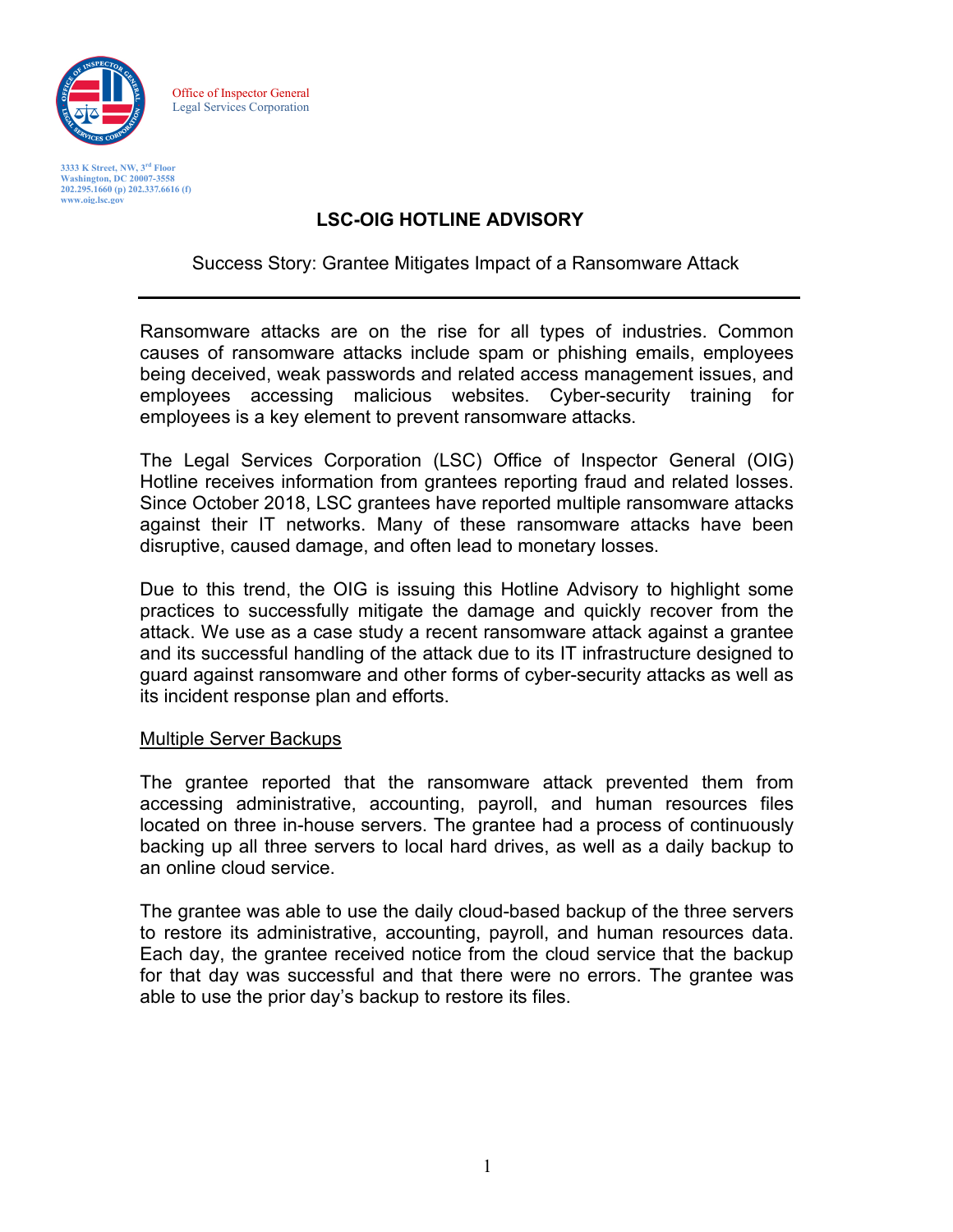## Protecting Client Data

The grantee stored its client data in a case management system (CMS) on a cloud-based hosting service separately from its network. By having the CMS and clients' personally identifiable information stored separately, and on a cloud-based hosting service, the cyber-criminal was not able to access the grantee's client data.

#### Using Cyber Insurance to Recover

Prior to the attack, the grantee had acquired a cyber insurance policy that assisted the grantee in recovering from the attack, including covering most of the costs to restore the network and investigate the attack.

The grantee reported the attack to its cyber insurer, which took immediate action and provided the grantee with an IT contractor to remove the ransomware virus from the grantee's network, clean the servers, and restore the network using the grantee's cloud-based backups. The IT contractor also reviewed the network to identify how the grantee was infected with the ransomware and what data was lost.

#### **Conclusion**

To guard against successful ransomware attacks, it is imperative that grantees plan ahead, instituting strategies to backup and protect data. Additionally, a well thought out incident response plan will greatly assist grantees in their recovery from any such attack. Finally, grantees might consider cyber insurance to assist in recovery efforts.

#### Guidance from the FBI

The Federal Bureau of Investigation (FBI) does not support paying a ransom in response to a ransomware attack. Paying a ransom does not guarantee that you or your organization will get any data back. It also encourages perpetrators to target more victims, and it offers an incentive for others to get involved in this type of illegal activity.

If you are a victim of ransomware:

- Contact your [local FBI field office](https://www.fbi.gov/contact-us/field-offices) and local law enforcement to request assistance, or submit a [tip to the FBI](https://tips.fbi.gov/) online.
- File a report with the FBI's [Internet Crime Complaint Center \(IC3\).](https://www.fbi.gov/ic3)
- Contact the [LSC-OIG Hotline.](https://oig.lsc.gov/contact-us/oig-hotline-menu/contact-the-oig-hotline)

### **Additional OIG Cyber-Threat Resources**

[Fraud Corners](https://oig.lsc.gov/products/investigative-results-and-guidance/the-fraud-corner)